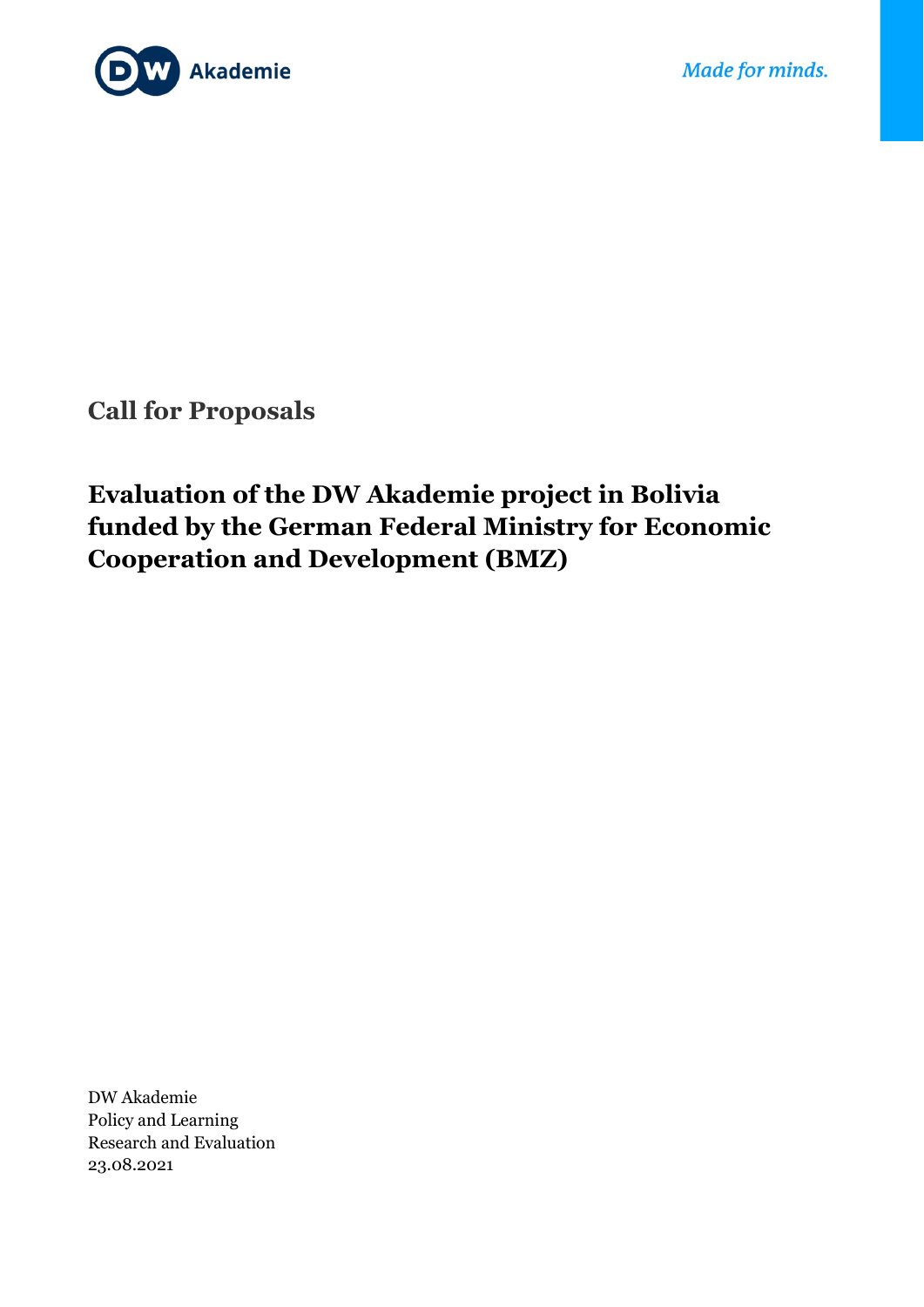DW Akademie is calling for proposals for the evaluation of its project in Bolivia, funded by the German Federal Ministry for Economic Cooperation and Development (BMZ). Due to the special conditions caused by the Corona pandemic, the evaluation will be conducted either remotely or, where possible, will include data collection in the project country. The decision on this will be taken together with DW security management, the project team and the contracted evaluators. DW Akademie invites interested and qualified persons to submit proposals.

#### **1. Introducing DW Akademie**

DW Akademie is Deutsche Welle's center for international media development, journalism training and knowledge transfer. Our projects strengthen the human right to freedom of expression and unhindered access to information. DW Akademie empowers people worldwide to make independent decisions based on reliable facts and constructive dialogue. DW Akademie is a strategic partner of the German Federal Ministry for Economic Cooperation and Development. We also receive funding from the Federal Foreign Office and the European Union and are active in approximately 50 developing countries and emerging economies.

We believe that independent media and responsible journalism are essential worldwide. Given Germany's history, we believe that people should be able to freely express their views and have access to independent sources of information. We consider this to be an important prerequisite for peace and democracy.

We support the development of independent, transparent media systems, quality journalism and media expertise. We help rebuild media in post-crisis and post-conflict environments and contribute internationally to the professional training of media workers. We respect the cultural identity of our partners and work closely together in designing our projects. It is important for us that these projects are always practice-oriented, interactive and innovative. We consider our work to be successful when our partners seek change and are able to follow through with reforms. Human rights are the basis of our work.

Our strategies are aimed at structural and sustainable changes to support and enhance free, independent and plural media landscapes. For this, four fields are covered: Political and Legal Frameworks; Qualification; Professionalism and Economic Viability of the Media Sector; and Participation in Society. The interplay of these diverse approaches enables the creation of sustainable structures, which are a prerequisite for freedom of expression and access to information.

In Latin America, DW Akademie and its partners are implementing BMZ projects in Bolivia, Colombia, including regional component Ecuador and Peru, and Mexico, including regional component for Central America.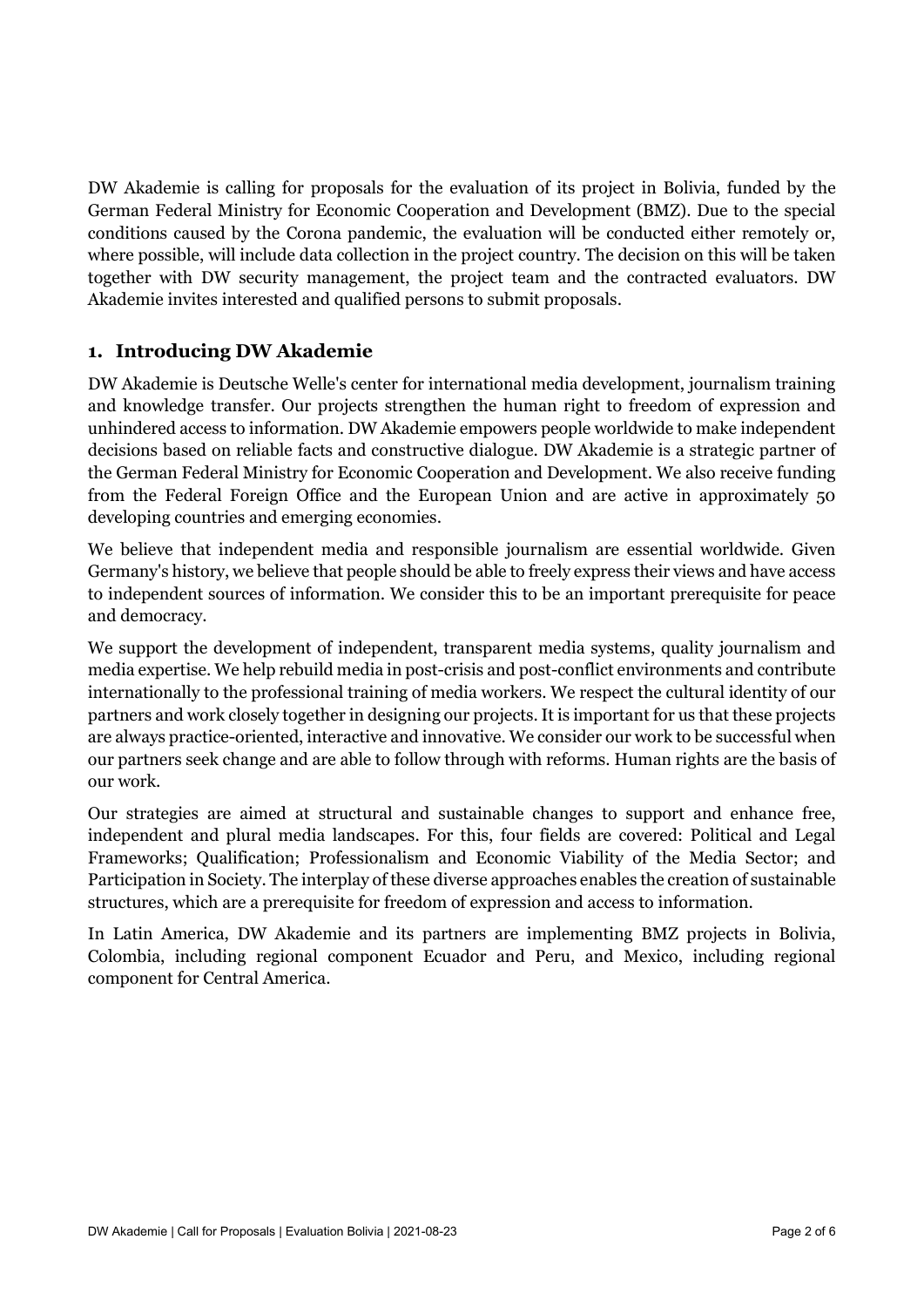#### **2. The BMZ Project**

#### **a) Context and project summary**

DW Akademie's project in Bolivia is implemented over a three-year period and will end in December 2022. During the last year of the project, an evaluation is scheduled to take place in time to provide important information for any potential subsequent proposals.

In Bolivia, DW Akademie supports capacity building for journalists from urban areas as well as community reporters and collaborates with two project partners. Both organizations are further developing their existing training programs as part of the project. In addition to journalistic basics, participants learn how to reach larger audiences through innovative journalism and how to involve their audience in the creation of the content.

In addition, media professionals and civil society organizations (e.g. women's organizations, unions or associations) collaboratively develop new formats and narrative methods in media labs, with the aim to overcome the polarization of society and to provide information that is more attractive and audience centered.

### **b) Project aims**

The theory of change of our projects includes inputs (activities), outputs (deliverables) and outcomes (project aims).

The expected outcome of the country project in Bolivia is as follows:

"Journalistic organizations advance high-quality and diverse journalism in Bolivia."

As part of the Latin America regional program, the country project contributes to a common overall regional objective (at impact level):

"Vulnerable segments of the population, especially indigenous groups, youth and those affected by violent conflict, are able to defend their social, political and cultural rights via the media, as well as to constructively contribute to overcoming social conflicts."

#### **3. Principles and criteria of the evaluation**

Evaluations of DW Akademie projects are based on principles that both the contracting authority and the contractor must adhere to. These principles stem from the OECD/DAC and the German Association of Evaluators (DeGEval): impartiality and independence, credibility, usefulness, participation, feasibility, fairness, and accuracy.

The criteria guiding the evaluation are based on criteria developed by the OECD/DAC: Relevance, coherence, effectiveness, efficiency, impact and sustainability.

This evaluation will pay particular attention to the efficiency and collaborative relationship between DW Akademie and its local partners.

In the kick-off meeting, the project teams and the evaluators will find consensus on what guiding questions will be pursued and which project partners they want to include in the evaluation.

The focus of the evaluation is on collecting lessons learned for future project work.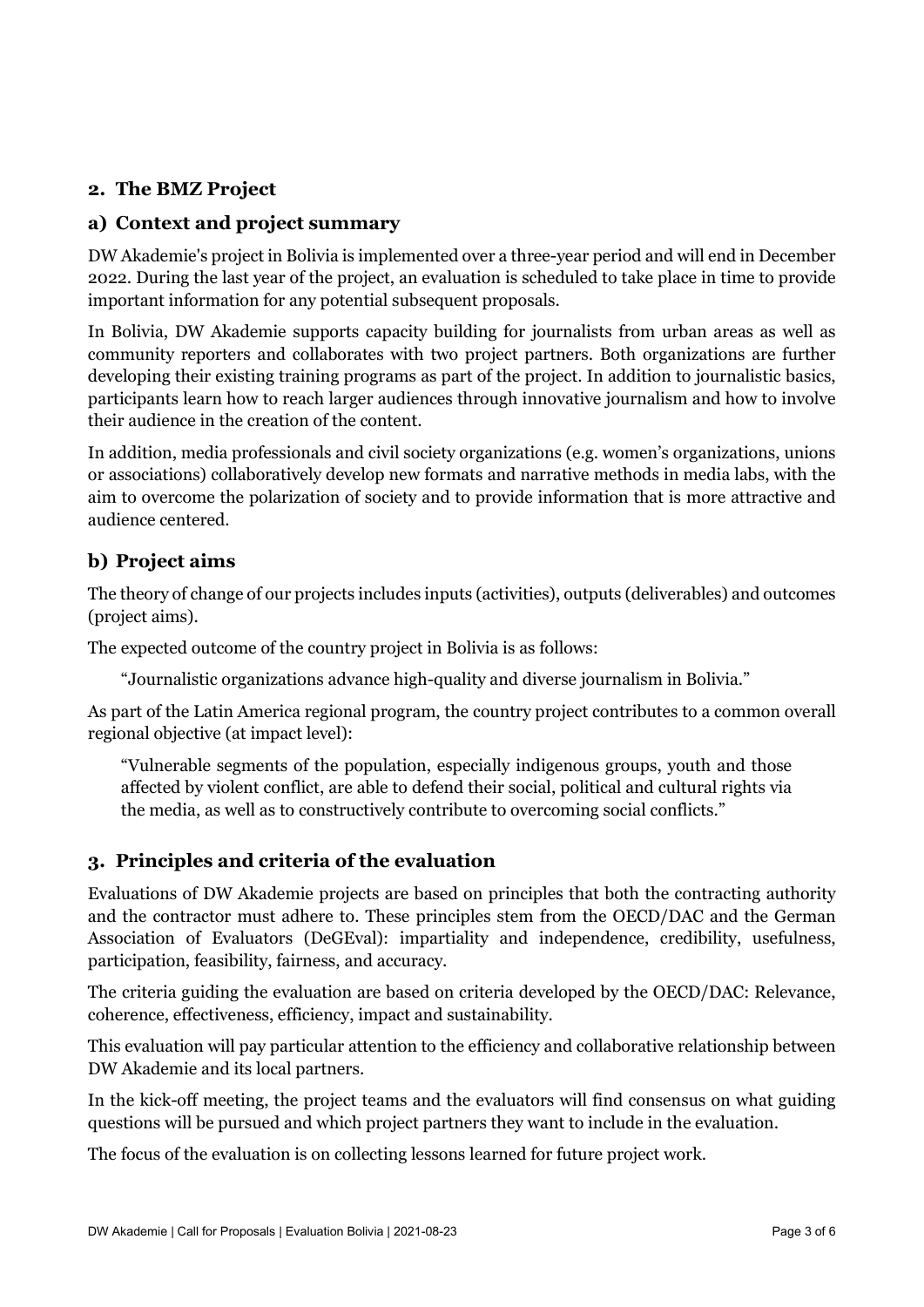#### **4. Evaluation process**

All received proposals will be judged according to an internal set of criteria. Based on this appraisal, one evaluator will be chosen for each project. Following the clarification of the contract, DW Akademie will provide contractors with detailed project information. In a kick-off workshop with the project team, the exact procedure and focus of the evaluation are determined. This also includes deciding on how the evaluator will receive local support to conduct interviews - remotely or in person. Evaluators are supported during the data collection phase, either by DW Akademie staff or by experts based in the project region as co-evaluators.

On the basis of this information, the evaluator will produce an Inception Report.

The decision whether travel to or within the project country and personal interviews can take place on site will depend on the assessment of DW security management, the project team and the assigned evaluator by the end of 2021. If the pandemic and general security situation allow, an evaluation trip of approximately 5-7 working days may be conducted for further data collection in the field. The trip will be planned in cooperation with DW Akademie and independently conducted by the evaluators. DW Akademie will take care of travel arrangements and reimburse the travel expenses. Per diems will not be paid.

If travel to or within the project country and in-person interviews cannot take place due to the pandemic and/or general security situation, the evaluation must be conducted remotely.

At the end of the evaluation process, the evaluator delivers an independently written report, which will be the subject of discussion with the project team at the change workshop. The workshop also serves to discuss the conclusions and recommendations of the evaluation.

#### **5. Deliverables**

The following services are to be rendered on assignment:

- Participation in the following workshops (to be carried out online or in person): Kick-off Workshop with project team; Change Workshop with project team;
- Inception report (max. five pages);
- Preparation and execution of evaluation interviews online and/or face-to-face.
- Final evaluation report of approx. 18 pages (plus appendix) in German or English. This will be accompanied by an executive summary in German, English and Spanish, consisting of two to three pages, as well as an appendix containing additional information that support the understanding of the evaluation results. This includes research tools such as questionnaires, interview guidelines, and a precise list of the activities carried out for the evaluation. DW Akademie will be responsible for the proof-reading of the executive summaries in English and Spanish which will be published on the DW Akademie website.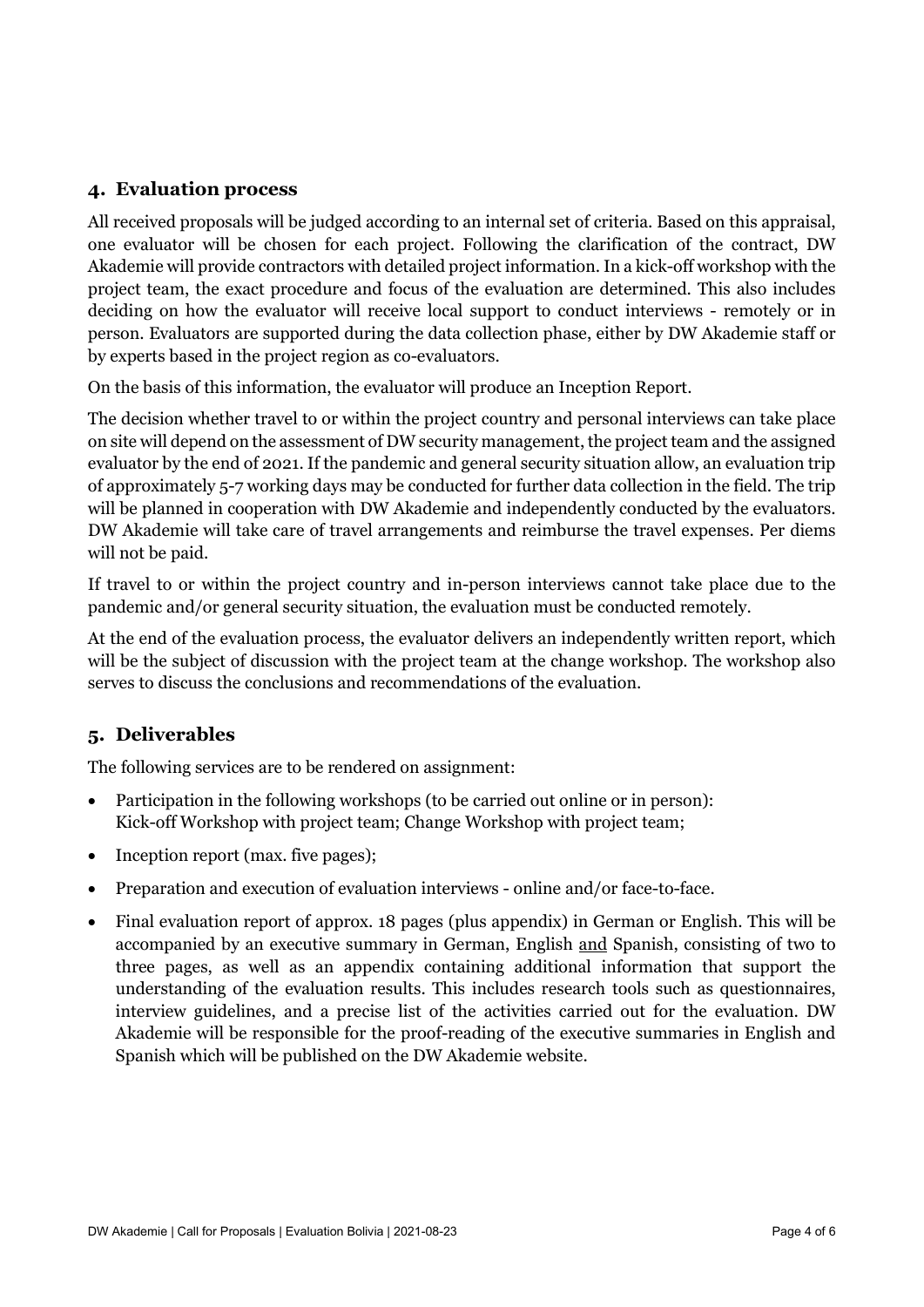## **6. Application Requirements**

#### **a) Applicant's profile**

Applicants should have experience in designing and carrying out evaluations in the field of international development. They should have proficient knowledge in information and data collection and analysis, as well as excellent analytical skills. Experience in the media sector and in international development cooperation/media development, as well as relevant in-country and regional expertise, will be preferred, as will be experience with remote evaluations. Applications from lead evaluators based in the project region are encouraged. Please note that the project documentation is mainly in German.

Proposals from co-evaluators who wish to provide technical support for the work of a lead evaluator in the data collection phase—as well as proposals of evaluator tandems—are possible. Co-evaluators should also have expertise in the development or media development field. Apart from technical support, they are primarily expected to also provide their expertise and actively participate in the discussions.

### **b) Format of the proposal**

Interested applicants should outline a coherent proposal for the design of the evaluation—both for a remote evaluation as well as for an evaluation with the possibility of personal interviews on site. The proposal should explain the extent to which the OECD/DAC criteria will be applied in the project context. This proposal is mainly intended to assess the competence and motivation of candidates and will not automatically be used as a basis for the upcoming evaluation. The final methodology and procedure will be discussed and agreed between the contracted evaluator and DW Akademie at the beginning of the contract period.

Furthermore, the applicant's own evaluation expertise as well as the context of the project region, evaluation objectives, methodology, and evaluation design should be described. The exact documents to be submitted are listed below (6 c).

In the cover letter, applicants are invited to indicate whether they would also be interested in carrying out an evaluation of one of the other projects that will be evaluated in Latin America, Middle East/North Africa or Eastern Europe, giving a short overview of their respective expertise.

Overall, each applicant can only be contracted for one evaluation. Each evaluation will be awarded separately as they will all be conducted at the same time. There is no claim to conclusion of the contract.

#### **c) Documents**

The following documents should be included in the proposal:

- 1. Cover letter, detailing the motivation and eligibility of the applicant for the specific evaluation;
- 2. CV documenting relevant experience as detailed above, including contact details of two referees;
- 3. Proposal for a possible evaluation design (max. 6 pages), including a draft time schedule and a financial offer, also indicating the honorarium for a total of 21 working days (without travel).
- 4. Proposals from co-evaluators should include a cover letter, CV (see points 1 and 2), and a fee proposal for a total of 12 days' work.